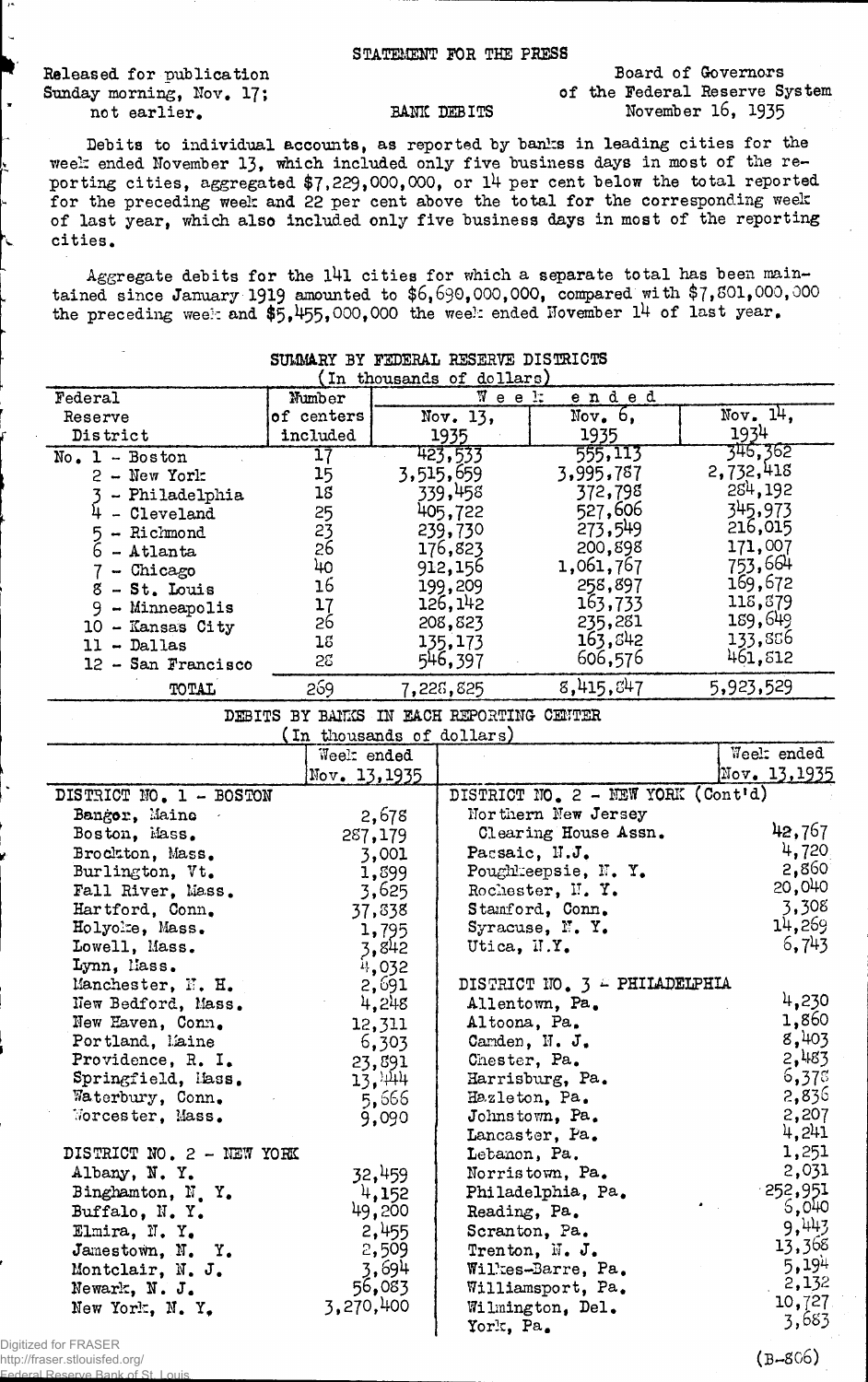DEBITS BY BANKS IK EACH REPORTING CENTER

|                                  | ה בנטגשה הנג שמותפעו בער ט<br>(In thousands of dollars) |                                      | $B-806a$       |
|----------------------------------|---------------------------------------------------------|--------------------------------------|----------------|
|                                  | Week ended                                              |                                      | Week ended     |
|                                  | Nov. $13, 1935$                                         |                                      | Nov. 13,1935   |
| DISTRICT NO. 4 - CLEVELAND       |                                                         | DISTRICT NO. 6 - ATLANTA (Cont'd)    |                |
| Akron, Ohio                      | 11,507                                                  | Elberton, Ga.                        | 262            |
| Butler, Pa.                      | 1,835                                                   | Hattiesburg, Miss.                   | 738            |
| Canton, Ohio                     | 6,618                                                   | Jackson, Miss.                       | 5,872          |
| Cincinnati, Ohio                 | 65,265                                                  | Jacksonville, Fla.                   | 10,868         |
| Cleveland, Ohio                  | 97.051                                                  | Knoxville, Tenn.                     | 4,576          |
| Columbus, Ohio                   | 23,721                                                  | Macon, Ga.                           | 3.148          |
| Dayton, Ohio                     | 10,124                                                  | Meridian, Miss.                      | 1,816          |
| Erie, Pa.                        | 5,017                                                   | Miami, Fla.                          | 5,429          |
| Franklin, Ha.                    | 647                                                     | Mobile, Ala.                         | 5,505<br>4,109 |
| Greensburg, Pa.                  | 1,212                                                   | Montgomery, Ala.<br>Nashville, Tenn. | 14,315         |
| Hamilton, Ohio<br>Homestead, Pa. | 1,690                                                   | Newnan, Ga.                          | 491            |
| Lexington, Ky.                   | 511<br>3,446                                            | New Orleans, La.                     | 43,206         |
| Lima, Ohio                       | 2,026                                                   | Pensacola, Fla.                      | 1,432          |
| Lorain, Ohio                     | 681                                                     | Savannah, Ga.                        | 5,809          |
| Middletown, Ohio                 | 1,716                                                   | Tampa, Fla.                          | 4,395          |
| Oil City, Pa.                    | 1,948                                                   | Valdosta, Ga.                        | 757            |
| Pittsburgh, Pa.                  | 127,997                                                 | Vicksburg, Miss.                     | 1,889          |
| Springfield, Ohio                | 3,068                                                   |                                      |                |
| Steubenville, Ohio               | 1,616                                                   | DISTRICT NO. 7 - CHICAGO             |                |
| Toledo, Ohio                     | 20,252                                                  | Adrian, Mich.                        | 519            |
| Warren, Ohio                     | 1,721                                                   | Aurora, Ill.                         | 1,541          |
| Wheeling, W. Va.                 | 6,538                                                   | Battle Creek, Mich.                  | 2,452          |
| Youngstown, Ohio                 | 8,182                                                   | Bay City, Mich.                      | 1,986          |
| Zanesville, Ohio                 | 1,333                                                   | Bloomington, Ill.                    | 1,978          |
|                                  |                                                         | Cedar Rapids, Iowa                   | 4,400          |
| DISTRICT NO. 5 - RICHMOND        |                                                         | Champaign-Urbana, Ill.               | 2,234          |
| Asheville, N. C.                 | 2,209                                                   | Chicago, Ill.                        | 537,450        |
| Baltimore, Md.                   | 61,849                                                  | Clinton, Iowa                        | 1,321          |
| Charleston, S. C.                | 3,229                                                   | Danville, Ill.                       | 1,576<br>4,191 |
| Charleston, W. Va.               | 8,265                                                   | Davenport, Iowa                      | 2,984          |
| Charlotte, N. C.                 | 12,156                                                  | Decatur, Ill.                        | 17,316         |
| Columbia, S. C.                  | 7,211                                                   | Des Moines, Iowa                     | 151,992        |
| Cumberland, Md.                  | 1,792                                                   | Detroit, Mich.<br>Dubuque, Iowa      | 1,761          |
| Danville, Va.<br>Durham, N. C.   | 3,785<br>9.339                                          | Elgin, Ill.                          | 1,707          |
| Greensboro, N.C.                 | 2,853                                                   | Flint, Mich.                         | 6,151          |
| Greenville, S. C.                | 4,025                                                   | Fort Wayne, Ind.                     | 5,993          |
| Hagerstown, Md.                  | 1,439                                                   | Gary, Ind.                           | 2,994          |
| Huntington, W. Va.               | 2,687                                                   | Grand Rapids, Mich.                  | 9,446          |
| Lynchburg, Va.                   | 3,651                                                   | Green Bay, Wis.                      | 2,671          |
| Newport News, Va.                | 1,606                                                   | Hammond, Ind.                        | 1,015          |
| Norfolk, Va.                     | 9,559                                                   | Indianapolis, Ind.                   | 36,635         |
| Portsmouth, Va.                  | 776                                                     | Jackson, Mich.                       | 2,909          |
| Raleigh, N. C.                   | 6,444                                                   | Kalamazoo, Mich.                     | 3,978          |
| Richmond, Va.                    | 35,057                                                  | Lansing, Mich.                       | 3,773          |
| Roanoke, Va.                     | 4,641                                                   | Manitowoc, Wis.                      | 1,378          |
| Spartanburg, S. C.               | 1,782                                                   | Mason City, Iowa                     | 1,943          |
| Washington, D. C.                | 46,994                                                  | Milwaukee, Wis.                      | 47,208         |
| Wilmington, N. C.                | 2,170                                                   | Moline, Ill.                         | 1,452          |
| Winston-Salem, N. C.             | 7,993                                                   | Muscatine, Iowa                      | 607<br>2,014   |
| DISTRICT NO. 6 - ATLANTA         |                                                         | Oshkosh, Wis.<br>Peoria, Ill.        | 10,806         |
| Albany, Ga.                      | 808                                                     | Rockford, Ill.                       | 4,358          |
| Atlanta, Ga.                     | 31,781                                                  | Saginaw, Mich.                       | 4,284          |
| Augusta, Ga.                     | 3,917                                                   | Sheboygan, Wis.                      | 2,652          |
| Birmingham, Ala.                 | 14,152                                                  | Sioux City, Iowa                     | 7,857          |
| Brunswick, Ga.                   | 420                                                     | South Bend, Ind.                     | 7,134          |
| Chattanooga, Tenn.               | 7,921                                                   | Springfield, Ill.                    | $^{14}$ ,001   |
| Columbus, Ga.                    | 2,551                                                   | Terre Haute, Ind.                    | 4,395          |
| Dothan, Ala.                     | 656                                                     | Waterloo, Iowa                       | 2,801          |

Digitized for FRASER

 $\boldsymbol{r}$ 

 $\ddot{ }$ 

 $\ddot{\phantom{0}}$ 

À

http://fraser.stlouisfed.org/ Federal Reserve Bank of St. Louis